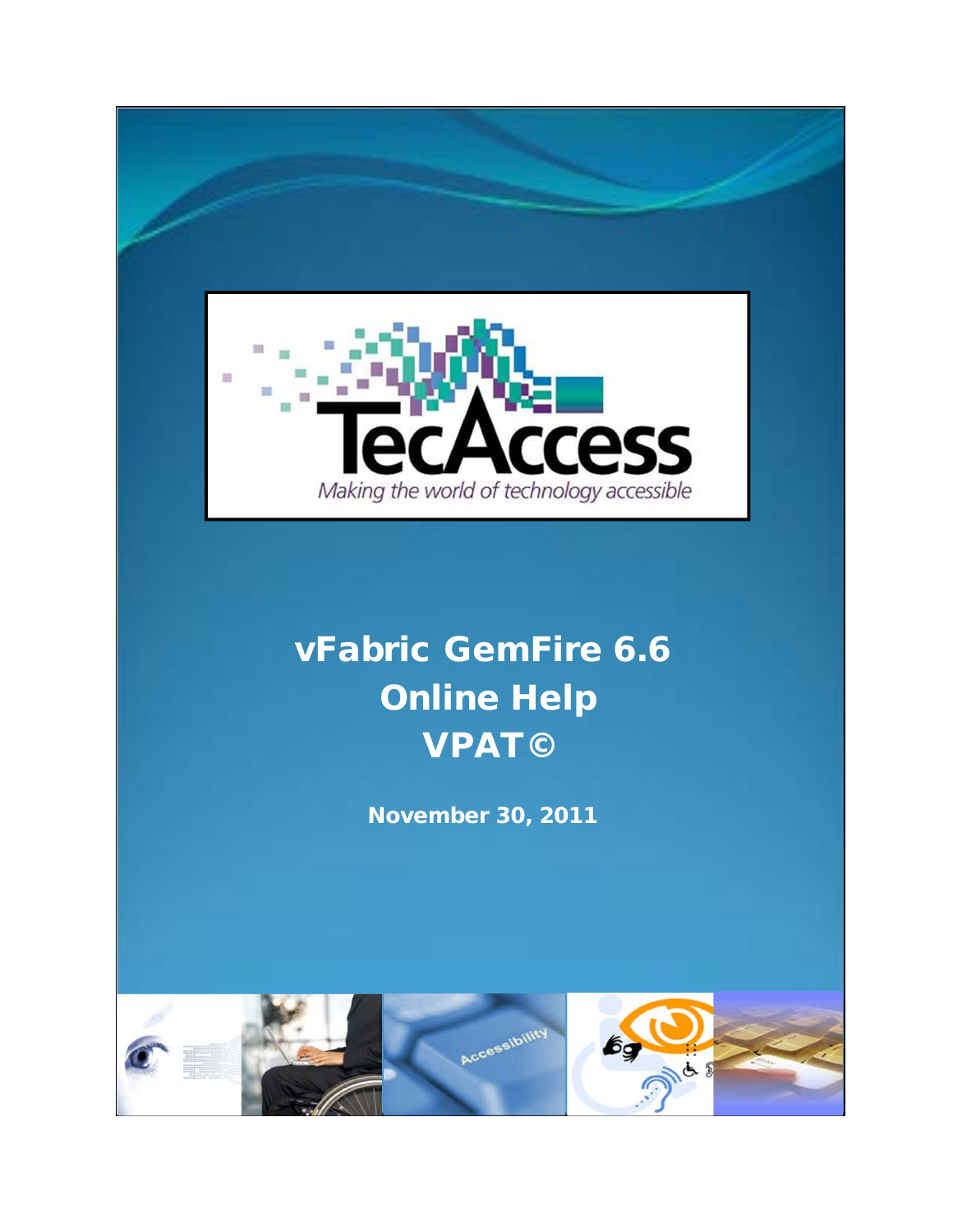

## **VPAT©**

Since the VPAT must be comprehensive, all Section 508 issues on all pages must be corrected to sustain compliance.

| <b>Criteria</b>                                                                    | <b>Supporting</b><br><b>Features</b>      | <b>Remarks and Explanations</b>                     |
|------------------------------------------------------------------------------------|-------------------------------------------|-----------------------------------------------------|
| Section 1194.21 Software Applications<br>and Operating Systems                     | Not Applicable                            | Not Applicable                                      |
| Section 1194.22 Web-based Intranet<br>and Internet Information and<br>Applications | <b>Supports with</b><br><b>Exceptions</b> | Please refer to the 1194.22 section for<br>details. |
| Section 1194.23 Telecommunications<br>Products                                     | Not Applicable                            | Not Applicable                                      |
| Section 1194.24 Video and Multi-<br>media Products                                 | Not Applicable                            | Not Applicable                                      |
| Section 1194.25 Self-Contained,<br><b>Closed Products</b>                          | Not Applicable                            | Not Applicable                                      |
| Section 1194.26 Desktop and Portable<br>Computers                                  | Not Applicable                            | Not Applicable                                      |
| Section 1194.31 Functional<br>Performance Criteria                                 | <b>Supports with</b><br><b>Exceptions</b> | Please refer to the 1194.31 section for<br>details. |
| Section 1194.41 Information,<br>Documentation, and Support                         | <b>Supports</b>                           | Please refer to the 1194.41 section for<br>details. |

#### **Support Levels**

| <b>Support Level</b>                                       | <b>Description</b>                                                                                                                                                               |
|------------------------------------------------------------|----------------------------------------------------------------------------------------------------------------------------------------------------------------------------------|
| <b>Supports</b>                                            | Use this language when you determine the product<br>fully meets the letter and intent of the Criteria.                                                                           |
| <b>Supports with Exceptions/Minor</b><br><b>Exceptions</b> | Use this language when you determine the product<br>does not fully meet the letter and intent of the<br>Criteria, but provides some level of access relative to<br>the Criteria. |
| <b>Supports through Equivalent</b><br><b>Facilitation</b>  | Use this language when you have identified an<br>alternate way to meet the intent of the Criteria or<br>when the product does not fully meet the intent of<br>the Criteria.      |

TecAccess LLC 2410 Granite Ridge Road Building A, Unit 1 Cockville, VA 23146 **CONFIDENTIAL AND PROPRIETARY**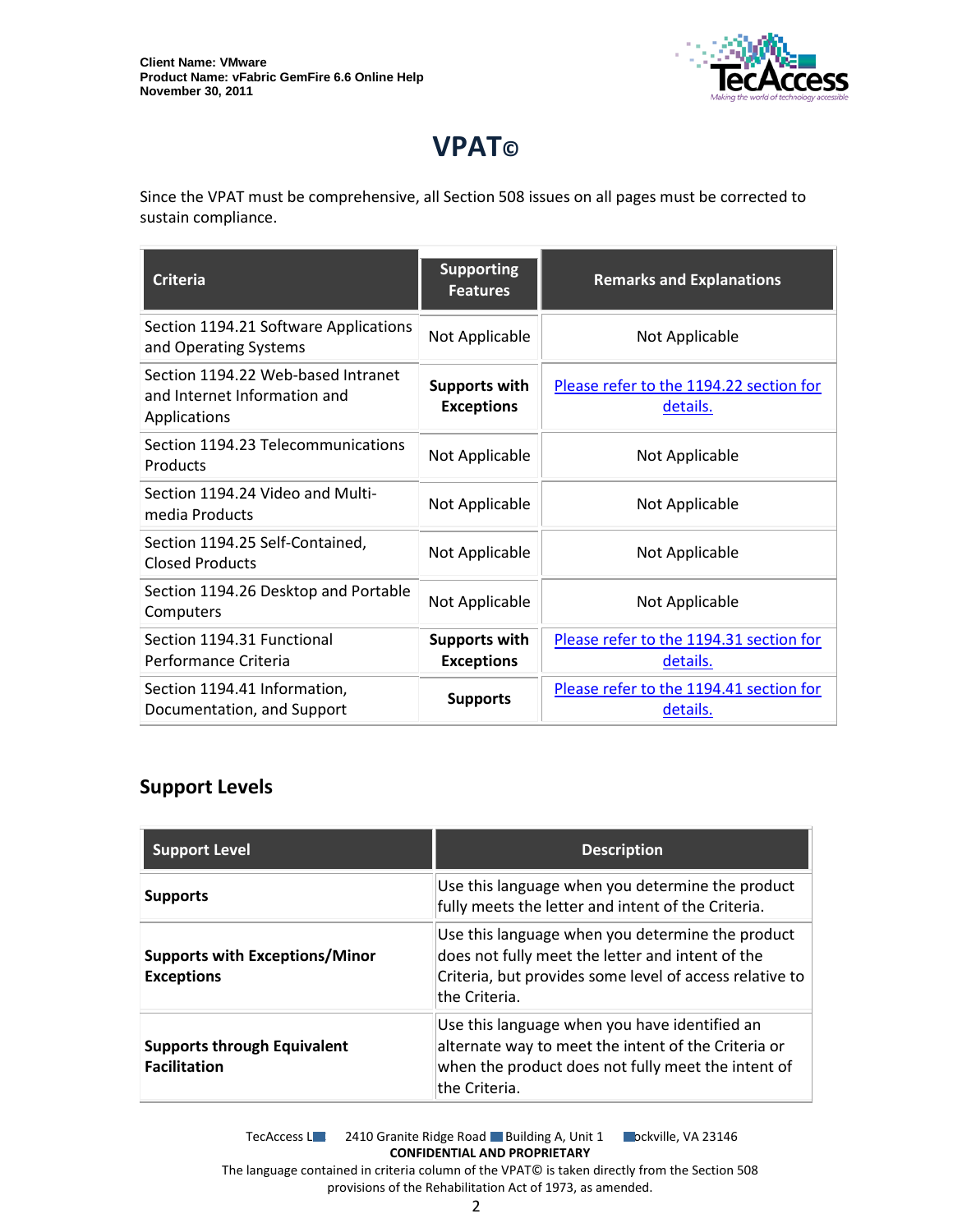

| <b>Support Level</b>                                                | <b>Description</b>                                                                                                                                                                                                                                                                                                                                  |
|---------------------------------------------------------------------|-----------------------------------------------------------------------------------------------------------------------------------------------------------------------------------------------------------------------------------------------------------------------------------------------------------------------------------------------------|
| Supports when combined with<br><b>Compatible AT</b>                 | Use this language when you determine the product<br>fully meets the letter and intent of the Criteria when<br>used in combination with Compatible Assistive<br>Technology ("AT"). For example, many software<br>programs can provide speech output when<br>combined with a compatible screen reader<br>(commonly used AT for people who are blind). |
| <b>Does Not Support</b>                                             | Use this language when you determine the product<br>does not meet the letter or intent of the Criteria.                                                                                                                                                                                                                                             |
| <b>Not Applicable</b>                                               | Use this language when you determine the Criteria<br>does not apply to the specific product.                                                                                                                                                                                                                                                        |
| Not Applicable - Fundamental<br><b>Alteration Exception Applies</b> | Use this language when you determine a<br>Fundamental Alteration of the product would be<br>required to meet the Criteria (see the access board's<br>standards for the definition of "fundamental<br>alteration").                                                                                                                                  |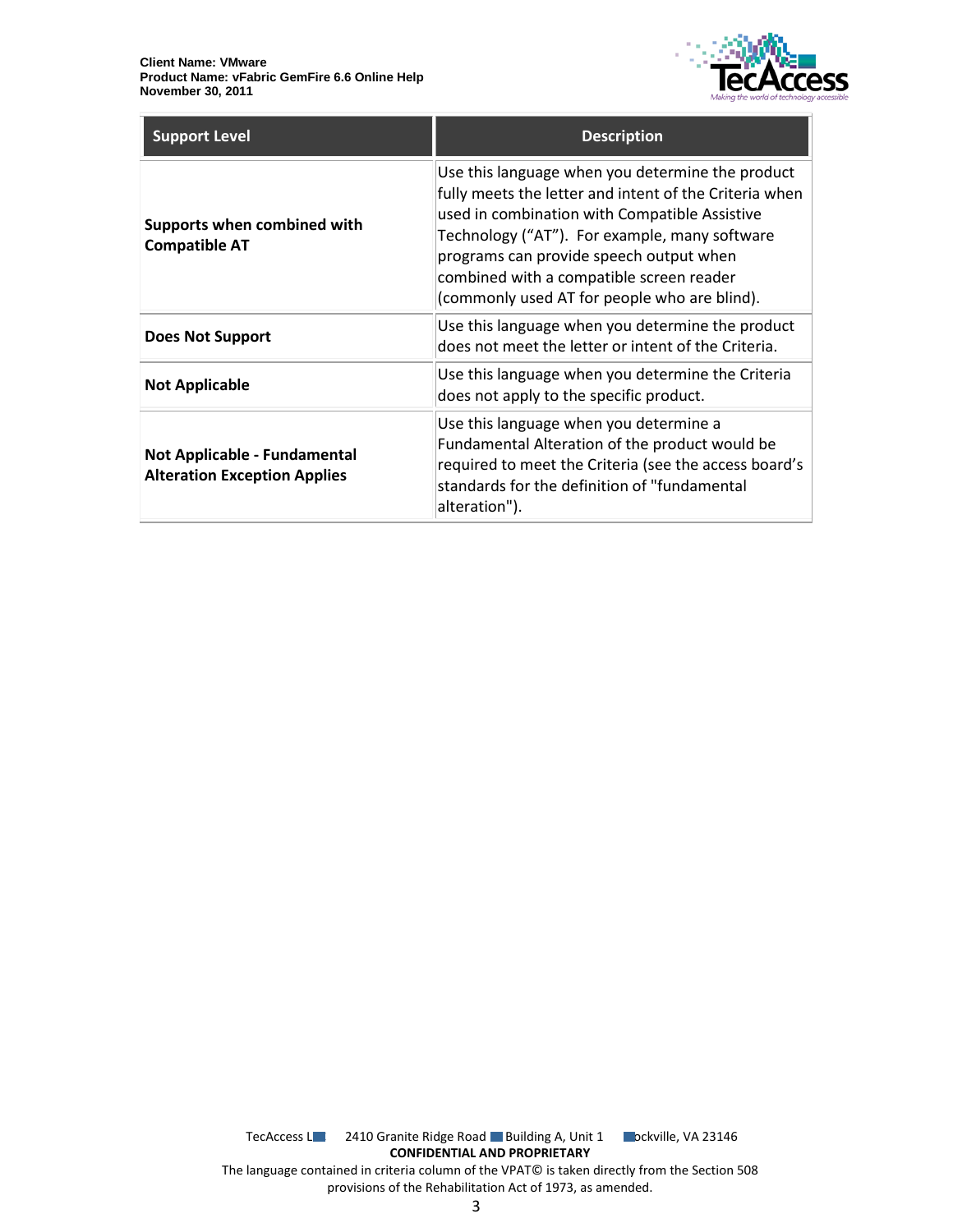

#### <span id="page-3-0"></span>**§ 1194.22 Web-based Intranet and Internet Information and Applications**

| <b>Criteria</b>                                                                                                                                                          | <b>Support Level</b>                      | <b>Remarks and Explanations</b>                                                                                                                                                                  |
|--------------------------------------------------------------------------------------------------------------------------------------------------------------------------|-------------------------------------------|--------------------------------------------------------------------------------------------------------------------------------------------------------------------------------------------------|
| (a) A text equivalent for every<br>non-text element shall be<br>provided (e.g., via "alt",<br>"longdesc", or in element<br>content).                                     | <b>Supports with</b><br><b>Exceptions</b> | Text equivalents for non-text elements<br>are available to comprehend content<br>and to aid in navigation with some<br>exceptions. Exceptions include many<br>decorative images and screenshots. |
| (b) Equivalent alternatives for any<br>multimedia presentation shall be<br>synchronized with the<br>presentation.                                                        | <b>Not Applicable</b>                     | Web pages do not have multimedia<br>presentations.                                                                                                                                               |
| (c) Web pages shall be designed<br>so that all information conveyed<br>with color is also available without<br>color, for example from context or<br>markup.             | <b>Not Applicable</b>                     | Web pages do not have information<br>that is conveyed by color only.                                                                                                                             |
| (d) Documents shall be organized<br>so they are readable without<br>requiring an associated style<br>sheet.                                                              | <b>Supports</b>                           | Web pages are readable when<br>stylesheets are disabled or with user-<br>defined stylesheets.                                                                                                    |
| (e) Redundant text links shall be<br>provided for each active region of<br>a server-side image map.                                                                      | <b>Not Applicable</b>                     | vFabric GemFire 6.6 Online Help does<br>not have server-side image maps.                                                                                                                         |
| (f) Client-side image maps shall be<br>provided instead of server-side<br>image maps except where the<br>regions cannot be defined with an<br>available geometric shape. | <b>Not Applicable</b>                     | vFabric GemFire 6.6 Online Help does<br>not have client-side image maps.                                                                                                                         |
| (g) Row and column headers shall<br>be identified for data tables.                                                                                                       | <b>Supports</b>                           | Row and column headers of data<br>tables have identifying information.                                                                                                                           |
| (h) Markup shall be used to<br>associate data cells and header<br>cells for data tables that have two<br>or more logical levels of row or<br>column headers.             | <b>Not Applicable</b>                     | vFabric GemFire 6.6 Online Help does<br>not have data tables with multi-level<br>columns or rows.                                                                                                |
| (i) Frames shall be titled with text<br>that facilitates frame identification<br>and navigation                                                                          | <b>Not Applicable</b>                     | vFabric GemFire 6.6 Online Help does<br>not have frames.                                                                                                                                         |
| (j) Pages shall be designed to<br>avoid causing the screen to flicker                                                                                                    | <b>Supports</b>                           | Web pages do not have content that<br>flashes or blinks with a frequency                                                                                                                         |

TecAccess L**LC** 2410 Granite Ridge Road Building A, Unit 1 **Rockville, VA 23146 CONFIDENTIAL AND PROPRIETARY**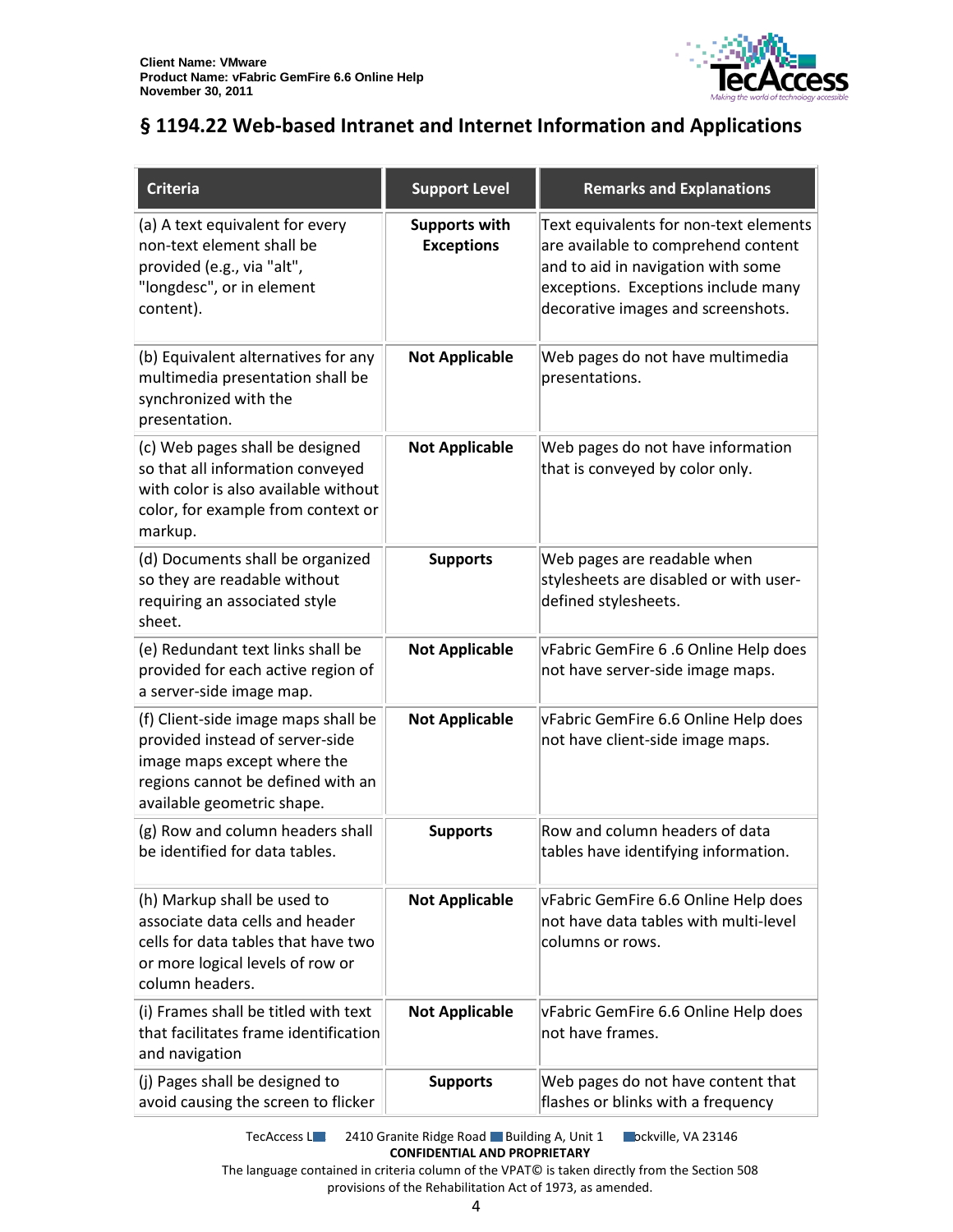

| <b>Criteria</b>                                                                                                                                                                                                                                                                                                             | <b>Support Level</b>  | <b>Remarks and Explanations</b>                                                                      |
|-----------------------------------------------------------------------------------------------------------------------------------------------------------------------------------------------------------------------------------------------------------------------------------------------------------------------------|-----------------------|------------------------------------------------------------------------------------------------------|
| with a frequency greater than 2 Hz<br>and lower than 55 Hz.                                                                                                                                                                                                                                                                 |                       | greater than 2 Hz and lower than 55<br>Hz.                                                           |
| (k) A text-only page, with<br>equivalent information or<br>functionality, shall be provided to<br>make a web site comply with the<br>provisions of this part, when<br>compliance cannot be<br>accomplished in any other way.<br>The content of the text-only page<br>shall be updated whenever the<br>primary page changes. | <b>Supports</b>       | Text-only pages are provided since<br>compliance cannot be met any other<br>way or are not required. |
| (I) When pages utilize scripting<br>languages to display content, or to<br>create interface elements, the<br>information provided by the script<br>shall be identified with functional<br>text that can be read by Assistive<br>Technology.                                                                                 | <b>Supports</b>       | Assistive technology and keyboard<br>users can access scripted interfaces.                           |
| (m) When a web page requires<br>that an applet, plug-in or other<br>application be present on the<br>client system to interpret page<br>content, the page must provide a<br>link to a plug-in or applet that<br>complies with §1194.21(a)<br>through (I).                                                                   | <b>Not Applicable</b> | vFabric GemFire 6.6 Online Help does<br>not have plug-ins.                                           |
| (n) When electronic forms are<br>designed to be completed on-line,<br>the form shall allow people using<br>Assistive Technology to access the<br>information, field elements, and<br>functionality required for<br>completion and submission of the<br>form, including all directions and<br>cues.                          | <b>Not Applicable</b> | vFabric GemFire 6.6 Online Help does<br>not have forms.                                              |
| (o) A method shall be provided<br>that permits users to skip<br>repetitive navigation links.                                                                                                                                                                                                                                | <b>Not Applicable</b> | vFabric GemFire 6.6 Online Help does<br>not have repetitive links.                                   |
| (p) When a timed response is<br>required, the user shall be alerted<br>and given sufficient time to                                                                                                                                                                                                                         | <b>Not Applicable</b> | vFabric GemFire 6.6 Online Help does<br>not require timed responses.                                 |

TecAccess L**LC** 2410 Granite Ridge Road Building A, Unit 1 **Rockville, VA 23146 CONFIDENTIAL AND PROPRIETARY**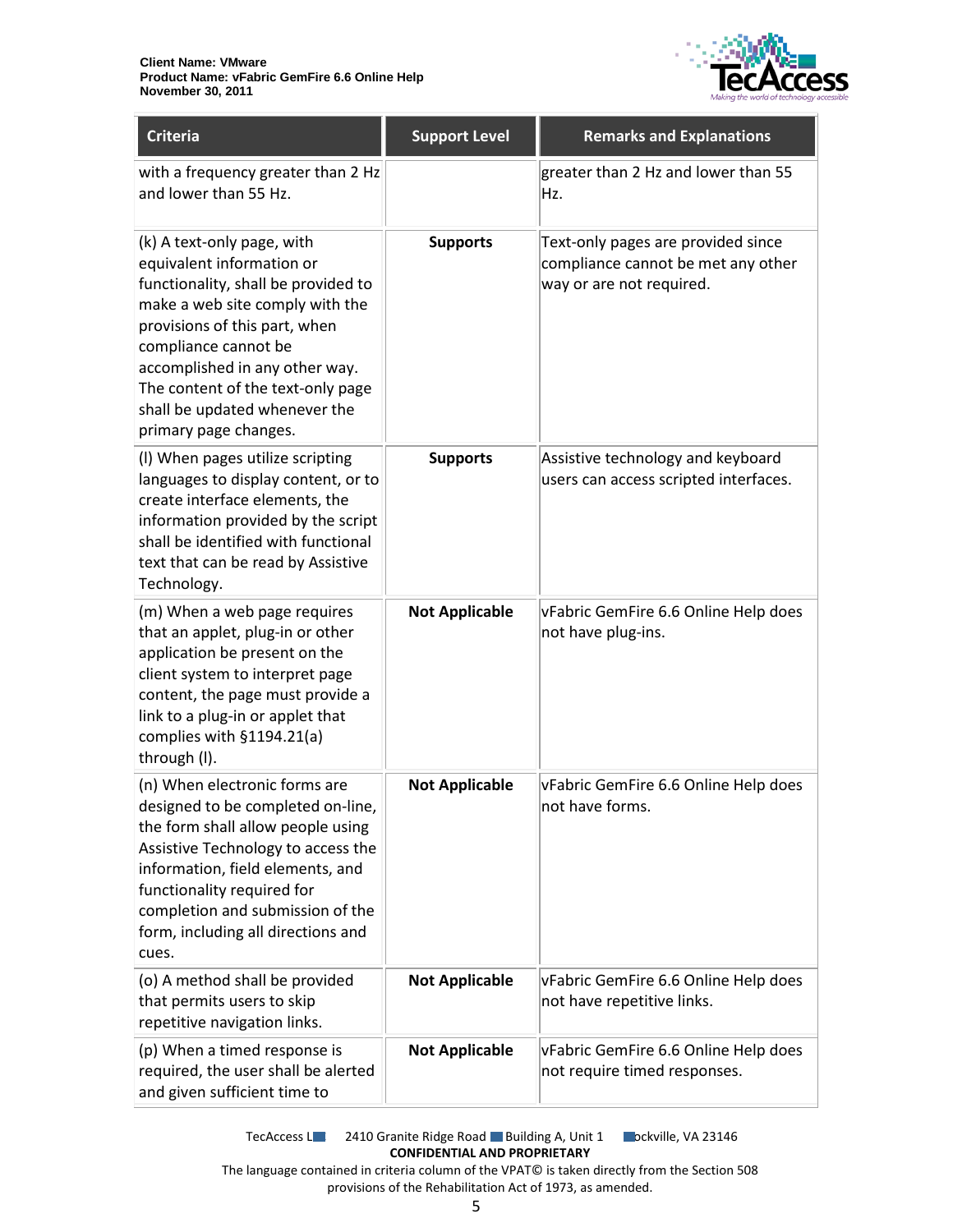

| Criteria                        | <b>Support Level</b> | <b>Remarks and Explanations</b> |
|---------------------------------|----------------------|---------------------------------|
| indicate more time is required. |                      |                                 |

*Note to 1194.22: The Board interprets paragraphs (a) through (k) of this section as consistent with the following priority 1 Checkpoints of the Web Content Accessibility Guidelines 1.0 (WCAG 1.0) (May 5 1999) published by the Web Accessibility Initiative of the World Wide Web Consortium: Paragraph (a) - 1.1, (b) - 1.4, (c) - 2.1, (d) - 6.1, (e) - 1.2, (f) - 9.1, (g) - 5.1, (h) - 5.2, (i) - 12.1, (j) - 7.1, (k) - 11.4.*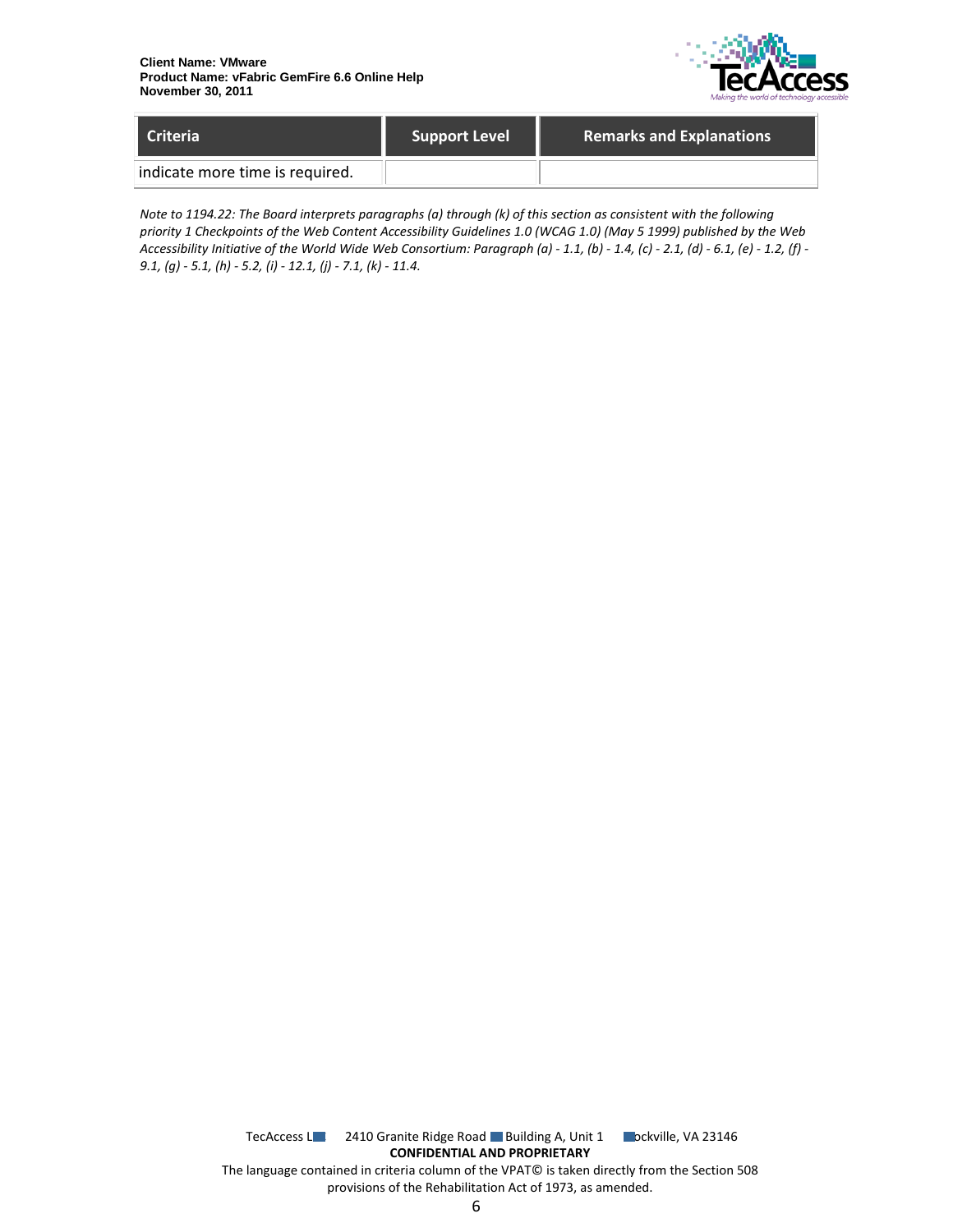

### <span id="page-6-0"></span>**§1194.31 Functional Performance Criteria**

| <b>Criteria</b>                                                                                                                                                                                                                                                                                                                     | <b>Support Level</b>                      | <b>Remarks and Explanations</b>                                                                                                                                                                                                                                   |
|-------------------------------------------------------------------------------------------------------------------------------------------------------------------------------------------------------------------------------------------------------------------------------------------------------------------------------------|-------------------------------------------|-------------------------------------------------------------------------------------------------------------------------------------------------------------------------------------------------------------------------------------------------------------------|
| (a) At least one mode of operation<br>and information retrieval that does<br>not require user vision shall be<br>provided, or support for Assistive<br>Technology used by people who<br>are blind or visually impaired shall<br>be provided.                                                                                        | <b>Supports with</b><br><b>Exceptions</b> | Some information retrieval processes<br>and/or operations require vision and<br>may not provide support for assistive<br>technologies. Screenshots and many<br>decorative images do not have text<br>equivalents. Main headings do not have<br>structural markup. |
| (b) At least one mode of operation<br>and information retrieval that does<br>not require visual acuity greater<br>than 20/70 shall be provided in<br>audio and enlarged print output<br>working together or independently,<br>or support for Assistive Technology<br>used by people who are visually<br>impaired shall be provided. | <b>Supports with</b><br><b>Exceptions</b> | Some information retrieval processes<br>and/or operations require vision acuity<br>greater than 20/70 and may not<br>provide support for assistive<br>technologies. Screenshots and many<br>decorative images do not have text<br>equivalents.                    |
| (c) At least one mode of operation<br>and information retrieval that does<br>not require user hearing shall be<br>provided, or support for Assistive<br>Technology used by people who<br>are deaf or hard of hearing shall be<br>provided                                                                                           | <b>Supports</b>                           | vFabric GemFire 6.6 Online Help does<br>not require hearing for information<br>retrieval and operations. Support for<br>hearing devices may be provided.                                                                                                          |
| (d) Where audio information is<br>important for the use of a product,<br>at least one mode of operation and<br>information retrieval shall be<br>provided in an enhanced auditory<br>fashion, or support for assistive<br>hearing devices shall be provided.                                                                        | <b>Not Applicable</b>                     | vFabric GemFire 6.6 Online Help does<br>not have audio information.                                                                                                                                                                                               |
| (e) At least one mode of operation<br>and information retrieval that does<br>not require user speech shall be<br>provided, or support for Assistive<br>Technology used by people with<br>disabilities shall be provided.                                                                                                            | <b>Supports</b>                           | vFabric GemFire 6.6 Online Help does<br>not require speech for information<br>retrieval or operations. Support for<br>assistive technologies may be provided.                                                                                                     |
| (f) At least one mode of operation<br>and information retrieval that does<br>not require fine motor control or<br>simultaneous actions and that is                                                                                                                                                                                  | <b>Supports</b>                           | vFabric GemFire 6.6 Online Help does<br>not require fine motor control or<br>simultaneous actions. Persons with<br>dexterity impairments can perform                                                                                                              |

TecAccess L**LC** 2410 Granite Ridge Road Building A, Unit 1 **Rockville, VA 23146 CONFIDENTIAL AND PROPRIETARY**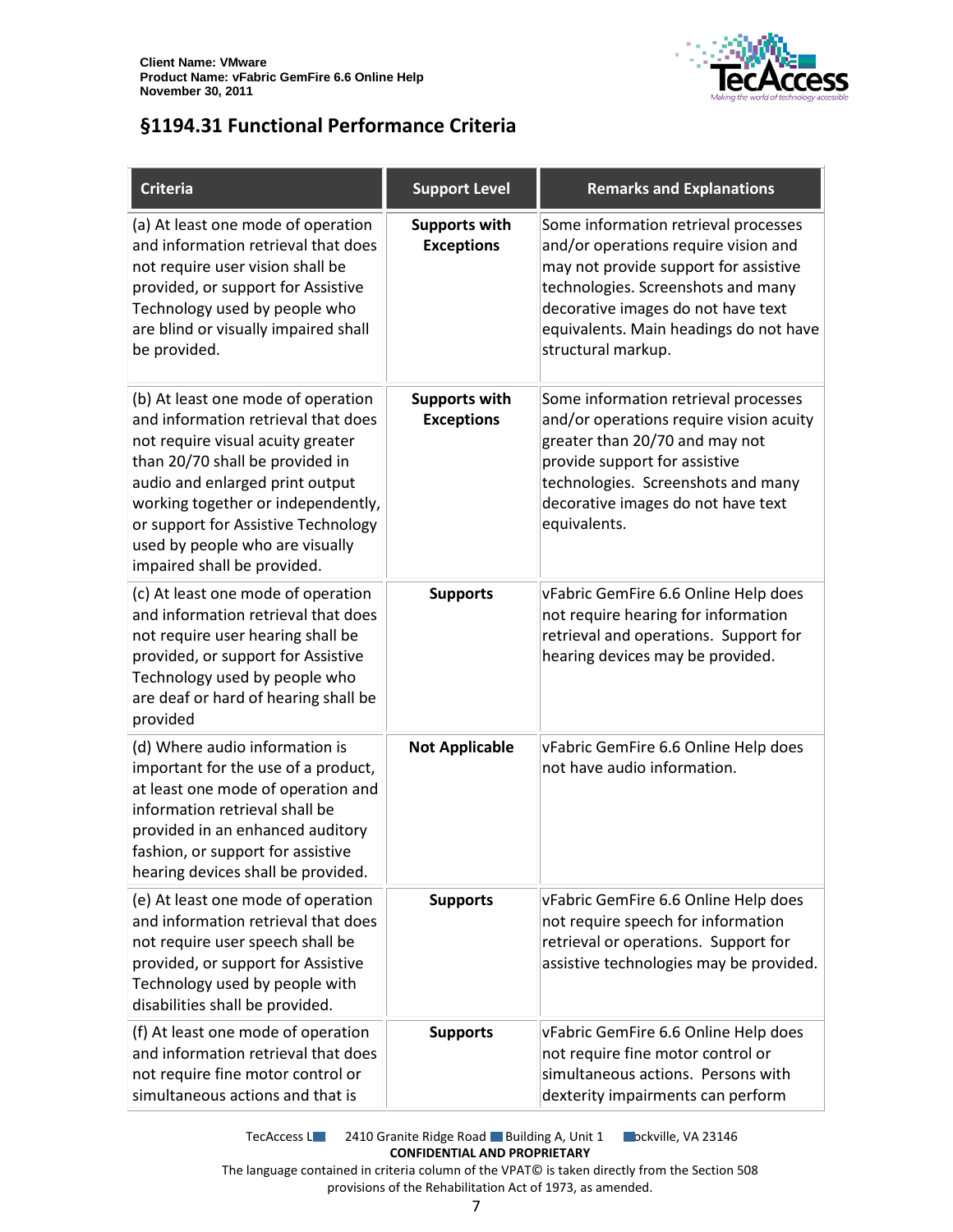

| <b>Criteria</b>                                                | <b>Support Level</b> | <b>Remarks and Explanations</b> |
|----------------------------------------------------------------|----------------------|---------------------------------|
| operable with limited reach and<br>strength shall be provided. |                      | product operations.             |